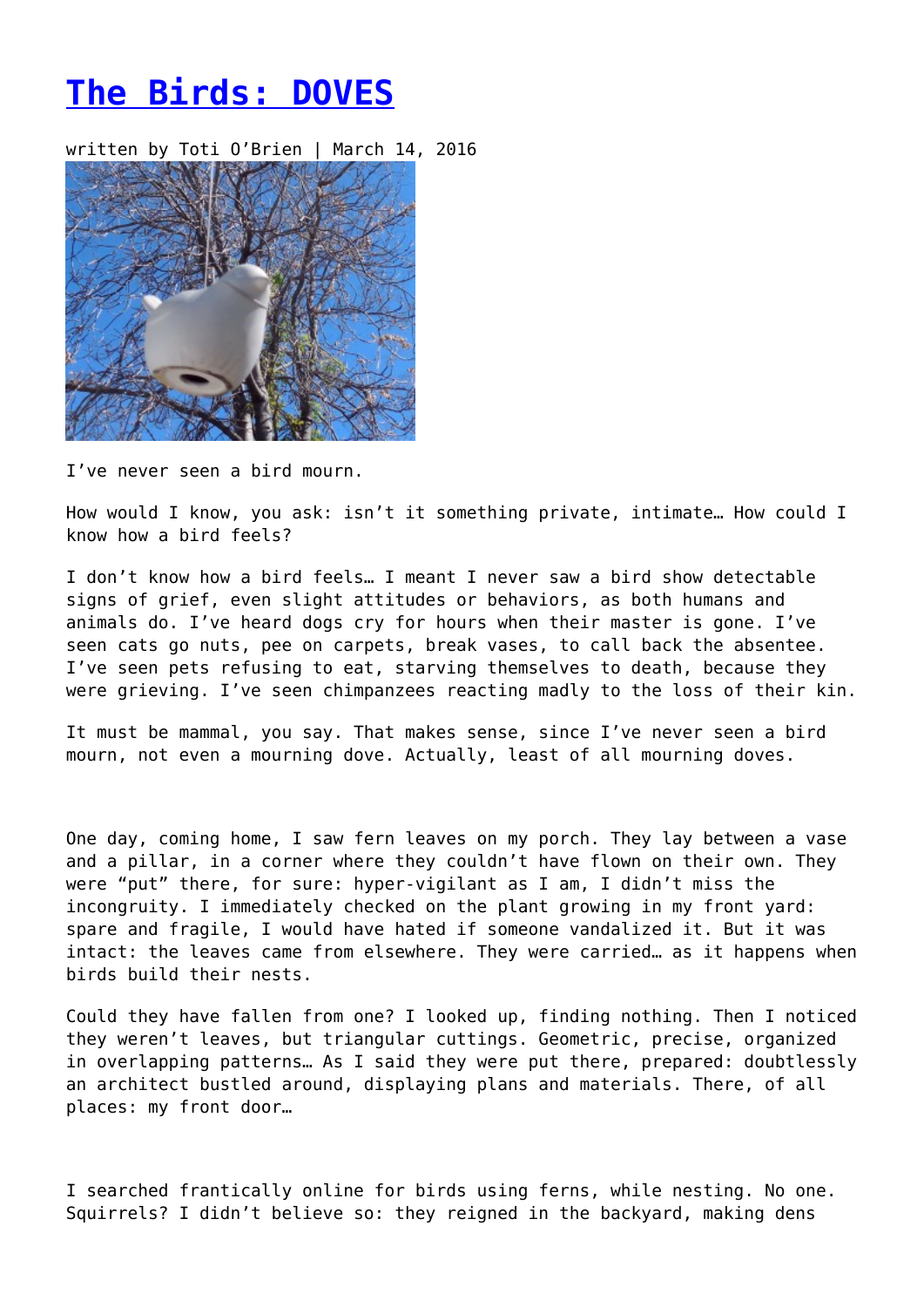with large objects, in a delimited zone, not including the front porch.

I finally cleared the fern cuttings, tossing them on the ground. But they kept coming back in similar fashion, like those jasmine bouquets the mafia scatters around prospected victims. In their purse, on their bed stand, their restaurant table, their car windshield… Day by day, to signify: "You're followed dear, you're never alone. You'll be followed all the way to your grave, and this is a reminder".

I started feeling tense. Then, one day, I lifted my gaze… there it was! In the uncanniest of places: a small ledge so exposed, at reach, that of course I hadn't seen it. Like a thief, leaving clues in full sight, the bird knew we ignore what is evident. Perhaps so.

The nest… it was beautiful in its absurdity. I had rarely seen one so approximately conceived. It looked like the work of an abstract painter, loosely combining shapes on the canvas. Colors, too: brownish twigs, white fluff, bright green leaves, filigreed against the turquoise of the shelf. A nest? Sure! On its way…

Fascinated, I took pictures from inside the window, careful not to be seen, hoping not to scare or disturb the builder. But I didn't succeed, or something else intervened. The next morning all lay scattered on the floor. I felt disappointed, then relieved. Thank God, the bird guessed its location was insecure, and it wisely renounced the project, setting for higher standards.

Not really. Twenty-four hours passed and the gathering resumed. In the same place, the surreal, futuristic nest was rebuilt: the bird had some grit or it truly liked it there. I restrained from documentation. I moved in and out, shyly, on tiptoes. It's weird how cohabitation can change us…

Still, this second try was short lived. The nest was destroyed again. Maybe, seen its grave instability and flimsy nature, it tipped over. I sort of forgot about it.

A week later, I needed harvesting. I went for my handmade picker – a milk bottle nailed on a long stick. It felt heavier than usual, so I looked inside. Well! A nest was stuck at the bottom – in the style of the previous ones, though slightly improved. Or not: the bottle kept it together, that's all.

I didn't know what to do. Those naïve attempts didn't leave me indifferent. Should I let the bird's alacrity inspire me, build another pitcher and give it a chance? Alas, I couldn't summon such patience, such wisdom. I thought harvesting was priority and I removed the nest. After more hesitation, I set it in a niche of my fence, seeming appropriate. But I knew it wouldn't work.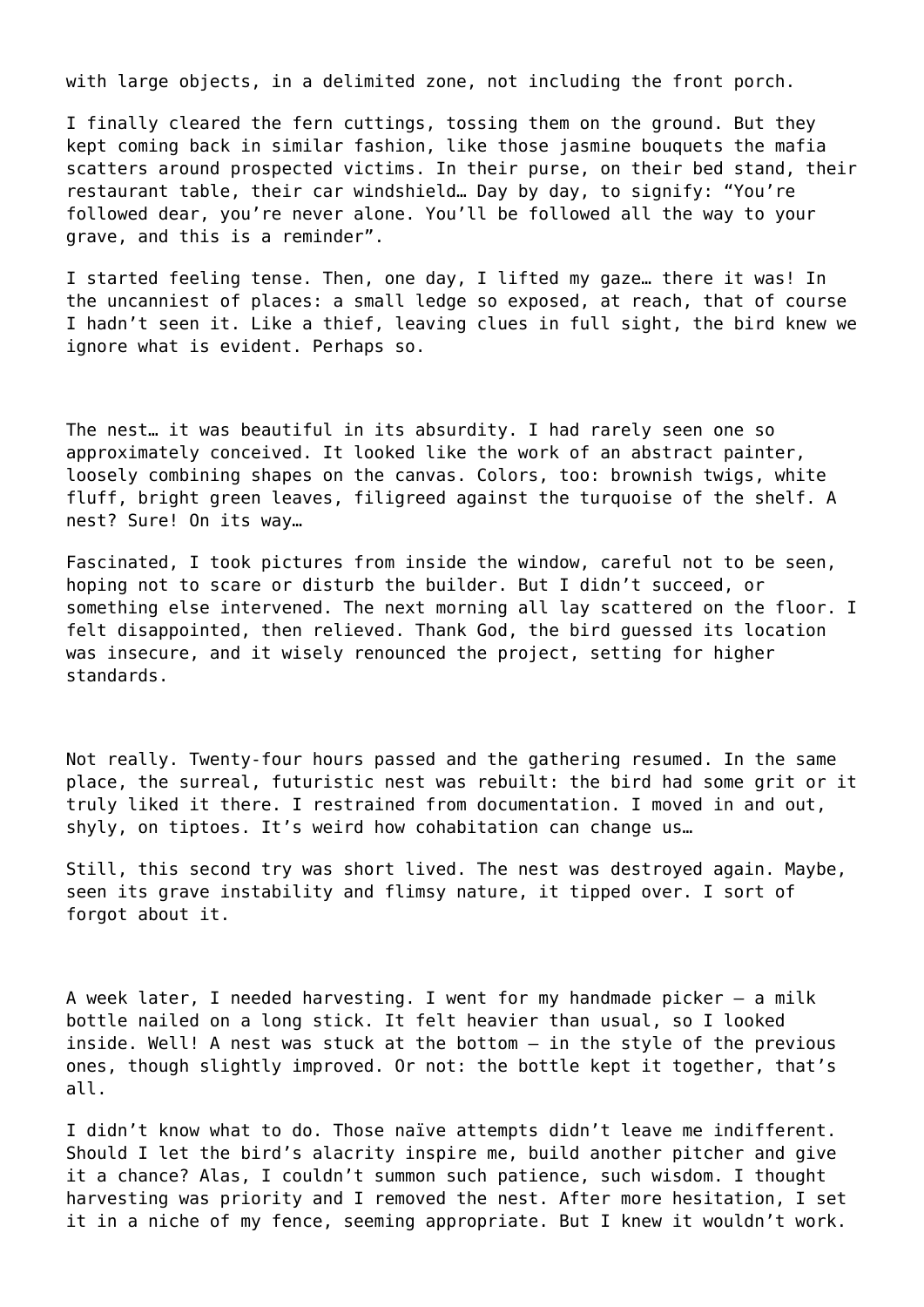Nests can't be relocated by third parties and still be considered home.

That one went as well. It was last.

Mourning doves are here all the time: they must feel at home. I hear and see them: they swing on electric wires, peck on grass, stroll in my driveway. They stand, leisurely, alone or in couple, till I park no more than a foot from their neck.

They are cute. I like them so much.

Mourning doves are famously sloppy builders. They don't have nesting habits, besides total randomness. The task always takes them by surprise… didn't the appropriate knowledge pile up in their genes, as it does for most animal species?

Apparently not. In the spring, each time, the couple is dumbstruck… "God, and now what?" They aimlessly wander, until they find something: a box, an old shoe… If a tree comes their way, they don't say no, but they choose a small shaky branch, a fork so unbalanced, so low, anyone would dismiss it.

Most nesting attempts fail. By the time they gather bricks and concrete – so to speak – the foundation is gone, the first floor tumbled down. Someone kicked the box, or put on the shoe. They start over with equal naivety. What millennia haven't taught is not learned in a lifetime… especially a dove's lifetime. Or even two doves.

Yes, the couple is solid in such clumsy endeavor. Both of them carry on, till some kind of settling is reached. Often, right on the ground, as if they were quails: that they aren't. Then, they take turns brooding, night and day…. They do what they can, but  $-$  due to scant logistics  $-$  accidents happen.

Doves aren't the greatest breeders. I ask myself how the species has survived.

Mostly, I ask myself how they survived so gaily, nonchalantly, cool.

You say now the "mourning" appellative, traditionally attached to their call, makes sense. Absolutely not. Though their tune has been described as plaintive, doves don't mourn at all. They are happy birds, which would account for their carelessness – that I read as a typical excess of optimism.

"Nesting time again!" she says.

"Do not worry, dear, we'll find something."